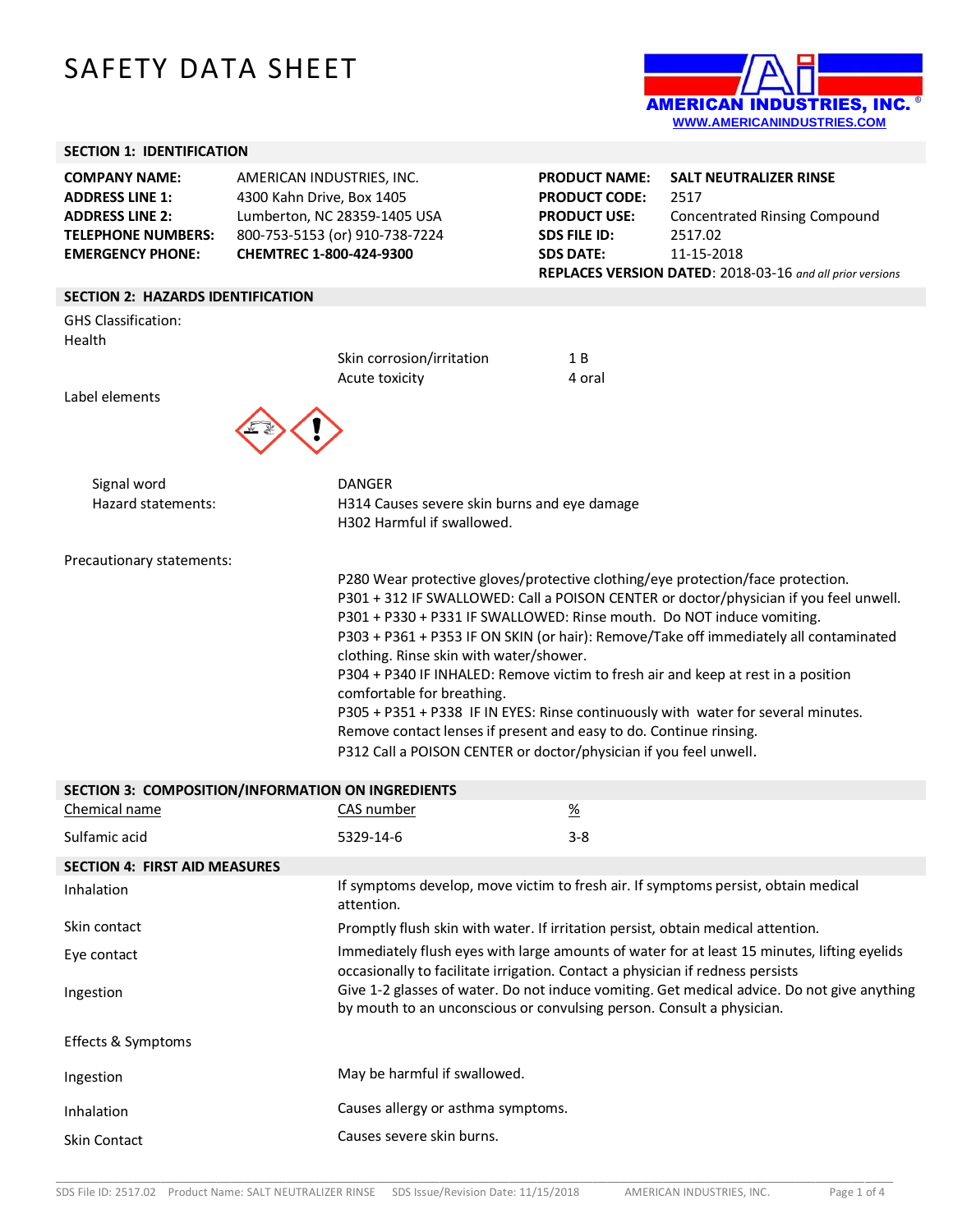| Eye Contact                              | Causes eye damage.                                                                                                         |
|------------------------------------------|----------------------------------------------------------------------------------------------------------------------------|
| <b>SECTION 5: FIRE-FIGHTING MEASURES</b> |                                                                                                                            |
| Extinguishing media                      | Use water spray, alcohol-resistant foam, dry chemical or carbon dioxide.                                                   |
| Unsuitable extinguishing media           | Not applicable                                                                                                             |
| Hazardous combustion products            | Not applicable                                                                                                             |
| Special exposure hazards                 | Contact with some metals, particularly magnesium, aluminum, and zinc can rapidly<br>generate hydrogen, which is explosive. |
| Special protective equipment             | Full protective clothing and approved self-contained breathing apparatus required for fire<br>fighting personnel.          |

## **SECTION 6: ACCIDENTAL RELEASE MEASURES**

Personal Precautionary Measures: Use appropriate protective equipment. (See Section 8.) Do not get into eyes, skin, or clothing. Wear respiratory protection. Avoid breathing vapors. Ensure adequate ventilation.

Environmental Precautionary Measures: Do not empty into drains.

Methods and Materials for Containment and Cleanup: This material may be neutralized with dilute acid for disposal. Do not discharge into waste water treatment until liquid residues have been neutralized with dilute acid (pH 6-9).**7**Place in a nonleaking container for proper disposal according to Federal, State, and Local regulations.

| <b>SECTION 7: HANDLING AND STORAGE</b>             |                                                                                                                                                                                                                                                                                                                        |                                                                                              |  |
|----------------------------------------------------|------------------------------------------------------------------------------------------------------------------------------------------------------------------------------------------------------------------------------------------------------------------------------------------------------------------------|----------------------------------------------------------------------------------------------|--|
| Handling                                           |                                                                                                                                                                                                                                                                                                                        | Use in a well-ventilated area. Do not breathe vapors. Do not get on skin, eyes, or clothing. |  |
| Storage                                            |                                                                                                                                                                                                                                                                                                                        | Store between 50 and 80 degrees F. Keep container closed and in a well-ventilated area.      |  |
| SECTION 8: EXPOSURE CONTROLS/PERSONAL PROTECTION   |                                                                                                                                                                                                                                                                                                                        |                                                                                              |  |
| <b>Engineering Controls</b>                        | Use in well ventilated area.                                                                                                                                                                                                                                                                                           |                                                                                              |  |
| Sulfamic acid                                      | 5329-14-6                                                                                                                                                                                                                                                                                                              | $3 - 8%$                                                                                     |  |
| Personal Protective Equipment                      |                                                                                                                                                                                                                                                                                                                        |                                                                                              |  |
| Eye/face Protection                                | government standards such as NIOSH (US) or EN 166 (EU).                                                                                                                                                                                                                                                                | Safety glasses. Use equipment for eye protection tested and approved under appropriate       |  |
| <b>Skin Protection</b>                             | Handle with gloves. Gloves must be inspected prior to use. Use proper glove removal<br>technique (without touching gloves outer surface) to avoid skin contact with this product.<br>Dispose of contaminated gloves after use in accordance with applicable laws and good<br>laboratory practices. Wash and dry hands. |                                                                                              |  |
| <b>Environmental Exposure</b>                      | Prevent further leakage or spillage if safe to do so. Do not let product enter drains.<br>Discharge into the environment must be avoided.                                                                                                                                                                              |                                                                                              |  |
| There are no exposure guidelines established.      |                                                                                                                                                                                                                                                                                                                        |                                                                                              |  |
| <b>SECTION 9: PHYSICAL AND CHEMICAL PROPERTIES</b> |                                                                                                                                                                                                                                                                                                                        |                                                                                              |  |
| Color                                              | Clear colorless liquid                                                                                                                                                                                                                                                                                                 |                                                                                              |  |
| <b>Physical State</b><br>Odor                      | Liquid<br>Mild                                                                                                                                                                                                                                                                                                         |                                                                                              |  |
| Specific gravity/Density                           | 1.03                                                                                                                                                                                                                                                                                                                   |                                                                                              |  |
| Water solubility                                   | Soluble in water                                                                                                                                                                                                                                                                                                       |                                                                                              |  |
|                                                    |                                                                                                                                                                                                                                                                                                                        |                                                                                              |  |
| рH                                                 | 3.5                                                                                                                                                                                                                                                                                                                    |                                                                                              |  |
| <b>SECTION 10: STABILITY AND REACTIVITY</b>        |                                                                                                                                                                                                                                                                                                                        |                                                                                              |  |
| Chemical stability                                 | Stable under normal conditions.                                                                                                                                                                                                                                                                                        |                                                                                              |  |
| Conditions to avoid                                | Open flame and excessive heat.                                                                                                                                                                                                                                                                                         |                                                                                              |  |
| Materials to avoid                                 | Avoid contact with strong oxidizing agents                                                                                                                                                                                                                                                                             |                                                                                              |  |
| Hazardous decomposition                            | Oxides of carbon. Other unknown decomposition possible.                                                                                                                                                                                                                                                                |                                                                                              |  |
| Hazardous polymerization                           | Will not occur                                                                                                                                                                                                                                                                                                         |                                                                                              |  |
| SECTION 11: TOXICOLOGICAL INFORMATION              |                                                                                                                                                                                                                                                                                                                        |                                                                                              |  |
| Sulfamic acid                                      | 5329-14-6                                                                                                                                                                                                                                                                                                              | $3 - 8%$                                                                                     |  |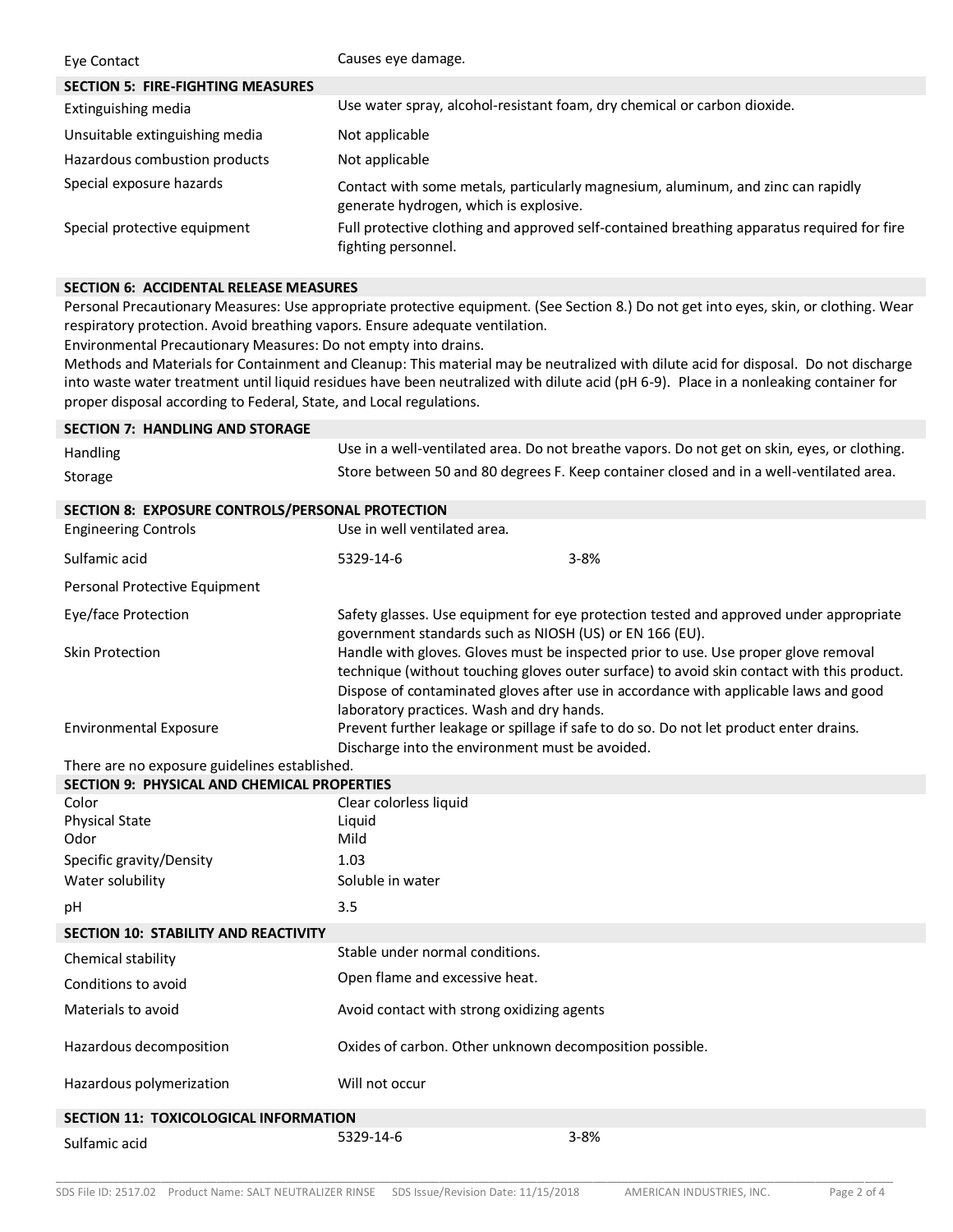## Information on toxicological effects

| Acute toxicity<br>Inhalation      | LD50 Oral-rat-3,160 mg.kg<br>time (including change in righting reflex).<br>LD50 Oral-guinea pig-1,050 mg/kg<br>No data available                          | LD50 Oral -mouse-1,312 mg/kg Remarks: Behavioral: Excitement. Behavioral: Altered sleep |  |
|-----------------------------------|------------------------------------------------------------------------------------------------------------------------------------------------------------|-----------------------------------------------------------------------------------------|--|
| Dermal                            | No data available                                                                                                                                          |                                                                                         |  |
| Skin corrosion/irritation         | Skin-rabbit                                                                                                                                                | Result-Skin irritation Remarks: Moderate skin<br>irritation                             |  |
|                                   | Skin-Human Result                                                                                                                                          | Result-Mild skin irritation<br>Result-Severe skin irritation - 24 h                     |  |
| Serious eye damage/eye irritation | Eyes-rabbit                                                                                                                                                | Result-Moderate eye irritation<br>Result-Severe eye irritation - 24 h                   |  |
| Respiratory or skin sensitization | No data available.                                                                                                                                         |                                                                                         |  |
| Germ cell mutagenicity            | No data available                                                                                                                                          |                                                                                         |  |
|                                   |                                                                                                                                                            |                                                                                         |  |
| Carcinogenicity                   |                                                                                                                                                            |                                                                                         |  |
| <b>IARC</b>                       | No component of this product present at levels greater than or equal to 0.1% is identified<br>as probable, possible or confirmed human carcinogen by IARC. |                                                                                         |  |
| <b>ACGIH</b>                      | No component of this product present at levels greater than or equal to 0.1% is identified<br>as a carcinogen or potential carcinogen by ACGIH.            |                                                                                         |  |
| <b>NTP</b>                        | No component of this product present at levels greater than or equal to 0.1% is identified<br>as a known or anticipated carcinogen by NTP.                 |                                                                                         |  |
| <b>OSHA</b>                       | No component of this product present at levels greater than or equal to 0.1% is identified<br>as a carcinogen or potential carcinogen by OSHA.             |                                                                                         |  |
| Reproductive toxicity             | No data available.                                                                                                                                         |                                                                                         |  |
| Specific target organ toxicity    | Single Exposure-No data available                                                                                                                          | Repeated Exposure-No data available                                                     |  |
| Aspiration hazard                 | No data available                                                                                                                                          |                                                                                         |  |
| Additional information            | RTECS: Not available                                                                                                                                       |                                                                                         |  |

Material is extremely destructive to tissue of the mucous membranes and upper respiratory tract, eyes, and skin. Symptoms and signs of poisoning are: burning sensation, cough, wheezing, laryngitis, shortness of breath, headache, nausea, vomiting, inhalation may provoke the following symptoms;, spasm, inflammation may cause chemical pneumonitis.

| <b>SECTION 12: ECOLOGICAL INFORMATION</b> |                   |          |  |  |
|-------------------------------------------|-------------------|----------|--|--|
| Sulfamic acid                             | 5329-14-6         | $3 - 8%$ |  |  |
| Information on ecological effects         |                   |          |  |  |
| Toxicity                                  | No data available |          |  |  |
| Persistence and degradability             | No data available |          |  |  |
| Bio-accumulative potential                | No data available |          |  |  |
| Mobility in soil                          | No data available |          |  |  |
|                                           |                   |          |  |  |

Results of PBT and vPvB assessment PBT/vPvB assessment not available as chemical safety assessment not required/not conducted.

## **SECTION 13: DISPOSAL CONSIDERATIONS**

Product: Offer surplus and non-recyclable solutions to a licensed disposal company. Contact a licensed professional waste disposal service to dispose of this material. Dispose of Dispose of waste material in accordance with all local, regional, national, and international regulations.

Contaminated packaging: Dispose of as unused product.

| <b>SECTION 14: TRANSPORT INFORMATION</b> |               |
|------------------------------------------|---------------|
| DOT INFORMATION                          | Non regulated |